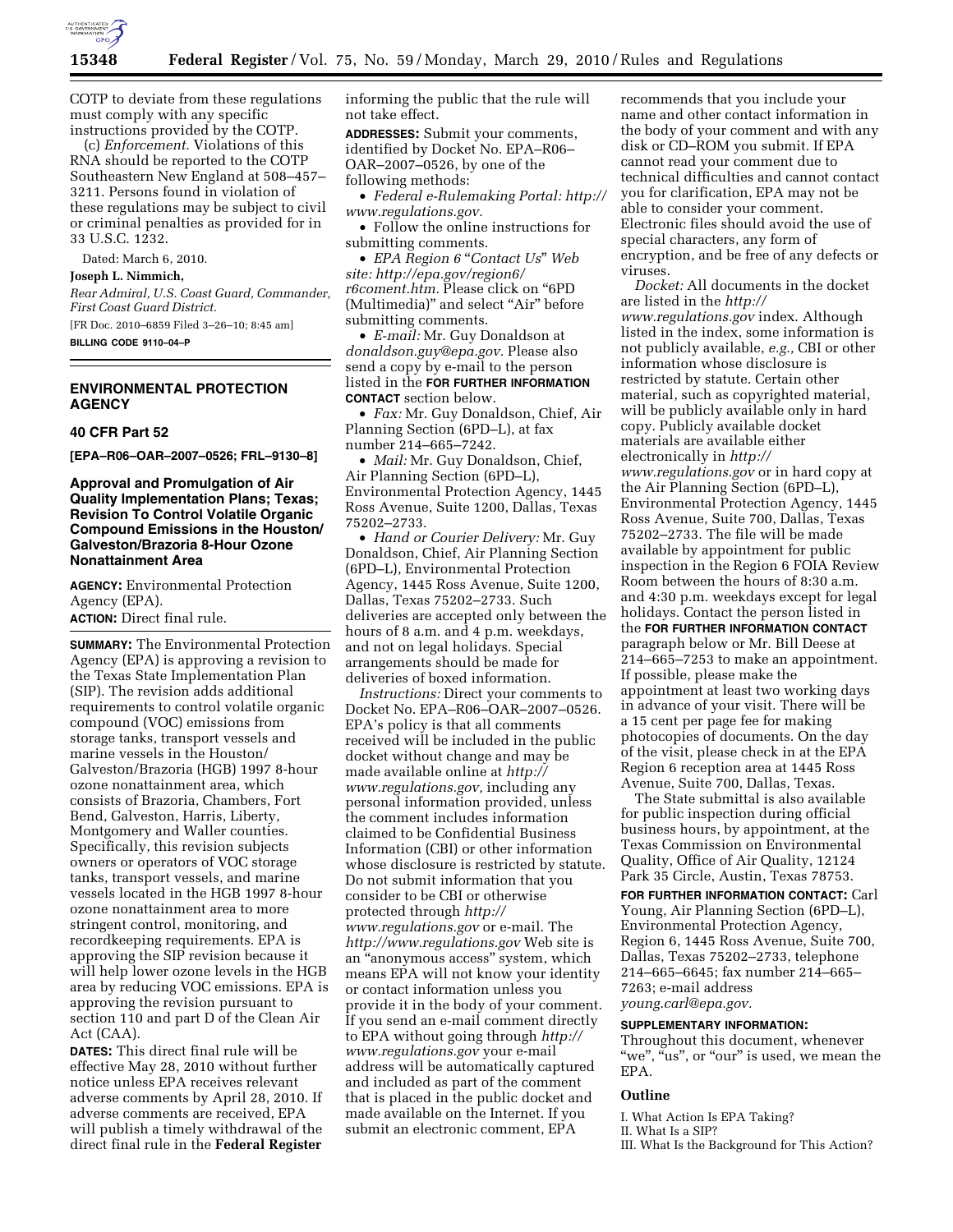IV. What Is EPA's Evaluation of the Revision? V. Statutory and Executive Order Reviews

#### **I. What Action Is EPA Taking?**

We are approving a revision to the Texas SIP that adds additional requirements to control VOC emissions from storage tanks, transport vessels and marine vessels in the HGB area, which consists of Brazoria, Chambers, Fort Bend, Galveston, Harris, Liberty, Montgomery and Waller counties. The revision was adopted by the State of Texas on May 23, 2007 and submitted to EPA on June 13, 2007. The revision amended Title 30 of the Texas Administrative Code, Chapter 115 (30 TAC 115) by adding a new section 115.110 (Definitions) and revising sections 115.112–115.117, 115.119, 115.541–115.547 and 115.549. The revision requires that tanks and vessels in the HGB area store volatile organic liquids at petroleum refineries, chemical plants, gasoline storage terminals, bulk terminals, pipeline breakout stations, and oil and natural gas production sites under additional controls.

Specifically, for the HGB area the revision requires:

• More stringent controls for tank fittings on floating roof tanks and restrictions on floating roof tank landings;

• Control of VOC flash emissions from crude oil and condensate storage tanks at oil and gas exploration and production sites and pipeline breakout stations with uncontrolled flash emissions greater than 25 tons per year;

• Control of VOC emissions from the degassing of storage tanks with a nominal capacity of 250,000 gallons or more, or with a nominal capacity of 75,000 gallons or more storing liquids with a true vapor pressure greater than 2.6 pounds per square inch absolute (psia);

• Control and monitoring of degassing vapors from storage vessels, transport vessels, and marine vessels; and

• Recordkeeping to validate compliance.

For more information on the requirements please see our Technical Support Document (TSD) found in the electronic docket or 30 TAC 115, Subchapter B, Division 1 (Storage of Volatile Organic Compounds) and Subchapter F, Division 3 (Degassing or Cleaning of Stationary, Marine and Transport Vessels). The electronic docket can be found at the Web site *http://www.regulations.gov* (Docket number EPA–R06–OAR–2007–0526).

Control of VOC emissions will help the area reduce ambient levels of ozone. Our approval will make the revised

regulations federally enforceable. We are approving the revision pursuant to section 110 and part D of the CAA and EPA's regulations.

We are publishing this rule without prior proposal because we view this as a noncontroversial amendment and anticipate no relevant adverse comments. However, in the proposed rules section of this **Federal Register**  publication, we are publishing a separate document that will serve as the proposal to approve the SIP revision if relevant adverse comments are received. This rule will be effective on May 28, 2010 without further notice unless we receive relevant adverse comment by April 28, 2010. If we receive relevant adverse comments, we will publish a timely withdrawal in the **Federal Register** informing the public that the rule will not take effect. We will address all public comments in a subsequent final rule based on the proposed rule. We will not institute a second comment period on this action. Any parties interested in commenting must do so now. Please note that if we receive adverse comment on an amendment, paragraph, or section of this rule and if that provision may be severed from the remainder of the rule, we may adopt as final those provisions of the rule that are not the subject of an adverse comment.

#### **II. What Is a SIP?**

Section 110 of the CAA requires states to develop air pollution regulations and control strategies to ensure that air quality meets the national ambient air quality standards (NAAQS) established by EPA. NAAQS are established under section 109 of the CAA and currently address six criteria pollutants: Carbon monoxide, nitrogen dioxide, ozone, lead, particulate matter, and sulfur dioxide.

A SIP is a set of air pollution regulations, control strategies, other means or techniques, and technical analyses developed by the state, to ensure that the state meets the NAAQS. It is required by section 110 and other provisions of the CAA. A SIP protects air quality primarily by addressing air pollution at its point of origin. A SIP can be extensive, containing state regulations or other enforceable documents, and supporting information such as emissions inventories, monitoring networks, and modeling demonstrations. Each state must submit regulations and control strategies to EPA for approval and incorporation into the federally-enforceable SIP.

### **III. What Is the Background for This Action?**

Inhaling ozone, even at low levels, can trigger a variety of health problems including chest pains, coughing, nausea, throat irritation, and congestion. It can also worsen bronchitis and asthma, and reduce lung capacity. VOCs and oxides of nitrogen  $(NO_x)$  are known as "ozone" precursors'', as they react with oxygen and sunlight to form ozone. Motor vehicle exhaust and industrial emissions, gasoline vapors and chemical solvents emit VOC and NOx. Controlling sources of VOC and  $NO<sub>x</sub>$  emissions can lower ozone levels in the ambient air.

On July 18, 1997, we promulgated an 8-hour ozone standard of 0.08 parts per million (ppm), which is more protective than the previous 1-hour ozone standard (62 FR 38855).1 On April 30, 2004, we published designations and classifications for the 1997 8-hour ozone standard (69 FR 23858). The HGB area, which consists of Brazoria, Chambers, Fort Bend, Galveston, Harris, Liberty, Montgomery and Waller counties was classified as a moderate ozone nonattainment area, with an attainment date no later than June 15, 2010. On October 1, 2008, at the request of the Governor of Texas, we reclassified the area as a severe ozone nonattainment area with an attainment date no later than June 15, 2019 (73 FR 56983).

The State of Texas found that certain types of VOC storage tank emissions, including degassing, flash, and floating roof landing loss emissions, have been unreported or underreported in the HGB area. The State revised the VOC control regulations in the SIP to help reduce emissions from these sources in the HGB area. The revision to the SIP was adopted by the State on May 23, 2007 and submitted it to EPA on June 13, 2007.

## **IV. What Is EPA's Evaluation of the Revision?**

We have evaluated the Chapter 115 revision and find they enhance the SIP by reducing emissions from VOC storage tanks, transport vessels and marine vessels in the HGB area. We have reached this conclusion because these revisions for the HGB area require additional controls on VOC emissions from these sources. By lowering VOC emissions, these rules will help lower ozone levels in the HGB area. In addition, these revisions improve rules that EPA previously approved (73 FR

<sup>1</sup>EPA issued revised 8-hour ozone standards on March 27, 2008 (73 FR 16436) and proposed to set different standards on January 19, 2010 (75 FR 2938). This process is ongoing and does not affect EPA's action here.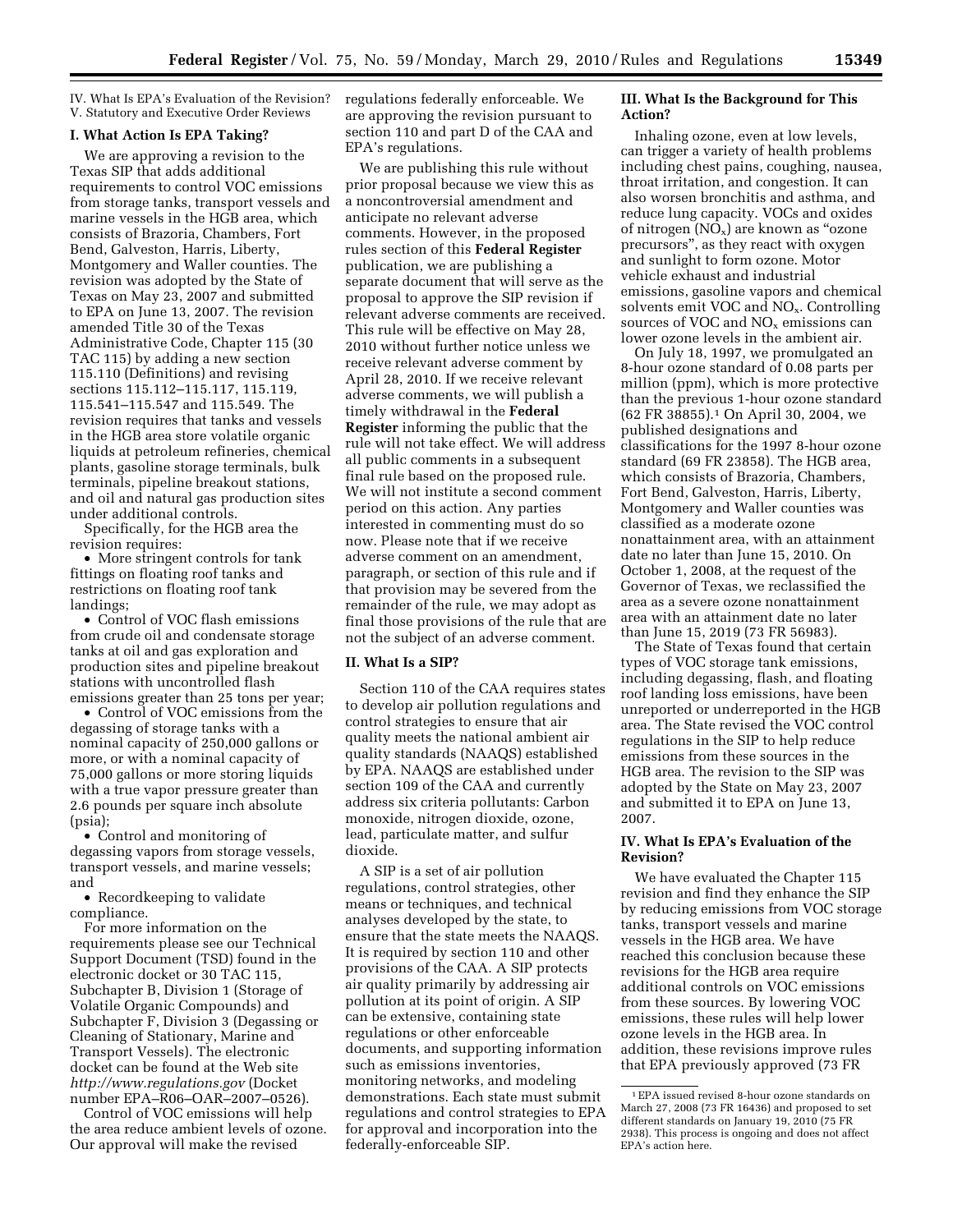10383, February 27, 2008) as meeting the Reasonably Available Control Technology of the Clean Air Act. Therefore, we are finding that these rules continue to implement RACT for this source category. For a discussion of the rules and how the rules improve the SIP see the technical support document for this action. For more information on our evaluation, please see our TSD found in the electronic docket.

### **V. Statutory and Executive Order Reviews**

Under the Clean Air Act, the Administrator is required to approve a SIP submission that complies with the provisions of the Act and applicable Federal regulations. 42 U.S.C. 7410(k); 40 CFR 52.02(a). Thus, in reviewing SIP submissions, EPA's role is to approve state choices, provided that they meet the criteria of the Clean Air Act. Accordingly, this action merely approves state law as meeting Federal requirements and does not impose additional requirements beyond those imposed by state law. For that reason, this action:

• Is not a "significant regulatory action'' subject to review by the Office of Management and Budget under Executive Order 12866 (58 FR 51735, October 4, 1993);

• Does not impose an information collection burden under the provisions of the Paperwork Reduction Act (44 U.S.C. 3501 *et seq.*);

• Is certified as not having a significant economic impact on a substantial number of small entities under the Regulatory Flexibility Act (5 U.S.C. 601 *et seq.*);

• Does not contain any unfunded mandate or significantly or uniquely affect small governments, as described in the Unfunded Mandates Reform Act of 1995 (Pub. L. 104–4);

• Does not have Federalism implications as specified in Executive Order 13132 (64 FR 43255, August 10, 1999);

• Is not an economically significant regulatory action based on health or safety risks subject to Executive Order 13045 (62 FR 19885, April 23, 1997);

• Is not a significant regulatory action subject to Executive Order 13211 (66 FR 28355, May 22, 2001);

• Is not subject to requirements of Section 12(d) of the National Technology Transfer and Advancement Act of 1995 (15 U.S.C. 272 note) because application of those requirements would be inconsistent with the Clean Air Act; and

• Does not provide EPA with the discretionary authority to address, as appropriate, disproportionate human health or environmental effects, using practicable and legally permissible methods, under Executive Order 12898 (59 FR 7629, February 16, 1994).

In addition, this rule does not have tribal implications as specified by Executive Order 13175 (65 FR 67249, November 9, 2000), because the SIP is not approved to apply in Indian country located in the state, and EPA notes that it will not impose substantial direct costs on tribal governments or preempt tribal law.

The Congressional Review Act, 5 U.S.C. 801 *et seq.,* as added by the Small Business Regulatory Enforcement Fairness Act of 1996, generally provides that before a rule may take effect, the agency promulgating the rule must submit a rule report, which includes a copy of the rule, to each House of the Congress and to the Comptroller General of the United States. EPA will submit a report containing this action and other required information to the U.S. Senate, the U.S. House of Representatives, and the Comptroller General of the United States prior to publication of the rule in the **Federal Register**. A major rule cannot take effect until 60 days after it is published in the **Federal Register**. This action is not a "major rule" as defined by 5 U.S.C. 804(2).

Under section 307(b)(1) of the Clean Air Act, petitions for judicial review of this action must be filed in the United

States Court of Appeals for the appropriate circuit by May 28, 2010. Filing a petition for reconsideration by the Administrator of this final rule does not affect the finality of this action for the purposes of judicial review nor does it extend the time within which a petition for judicial review may be filed, and shall not postpone the effectiveness of such rule or action. This action may not be challenged later in proceedings to enforce its requirements. (*See* section 307(b)(2).)

# **List of Subjects in 40 CFR Part 52**

Environmental protection, Air pollution control, Incorporation by reference, Intergovernmental relations, Nitrogen oxides, Ozone, Volatile organic compounds.

Dated: March 12, 2010.

**Al Armendariz,**  *Regional Administrator, Region 6.* 

■ 40 CFR part 52 is amended as follows:

## **PART 52—[AMENDED]**

■ 1. The authority citation for part 52 continues to read as follows:

**Authority:** 42 U.S.C. 7401 *et seq.* 

#### **Subpart SS—Texas**

■ 2. The table in §  $52.2270(c)$  entitled ''EPA Approved Regulations in the Texas SIP'' under Chapter 115 (Reg 5) is amended by:

■ a. Adding an entry for Section 115.110 under Subchapter B, Division 1, in numerical order.

■ b. Revising the entries for Sections 115.112–115.117 and 115.119 under Subchapter B, Division 1.

■ c. Revising the entries for Sections 115.541–115.547 and 115.549 under Subchapter F, Division 3.

The revisions and additions read as follows:

## **§ 52.2270 Identification of plan.**

\* \* \* \* \* (c) \* \* \*

#### EPA-APPROVED REGULATIONS IN THE TEXAS SIP

| State citation | Title/subiect                                                                | State ap-<br>proval/sub-<br>mittal date | EPA approval date | Explanation |
|----------------|------------------------------------------------------------------------------|-----------------------------------------|-------------------|-------------|
|                |                                                                              |                                         |                   |             |
|                | Chapter 115 (Reg 5)-Control of Air Pollution from Volatile Organic Compounds |                                         |                   |             |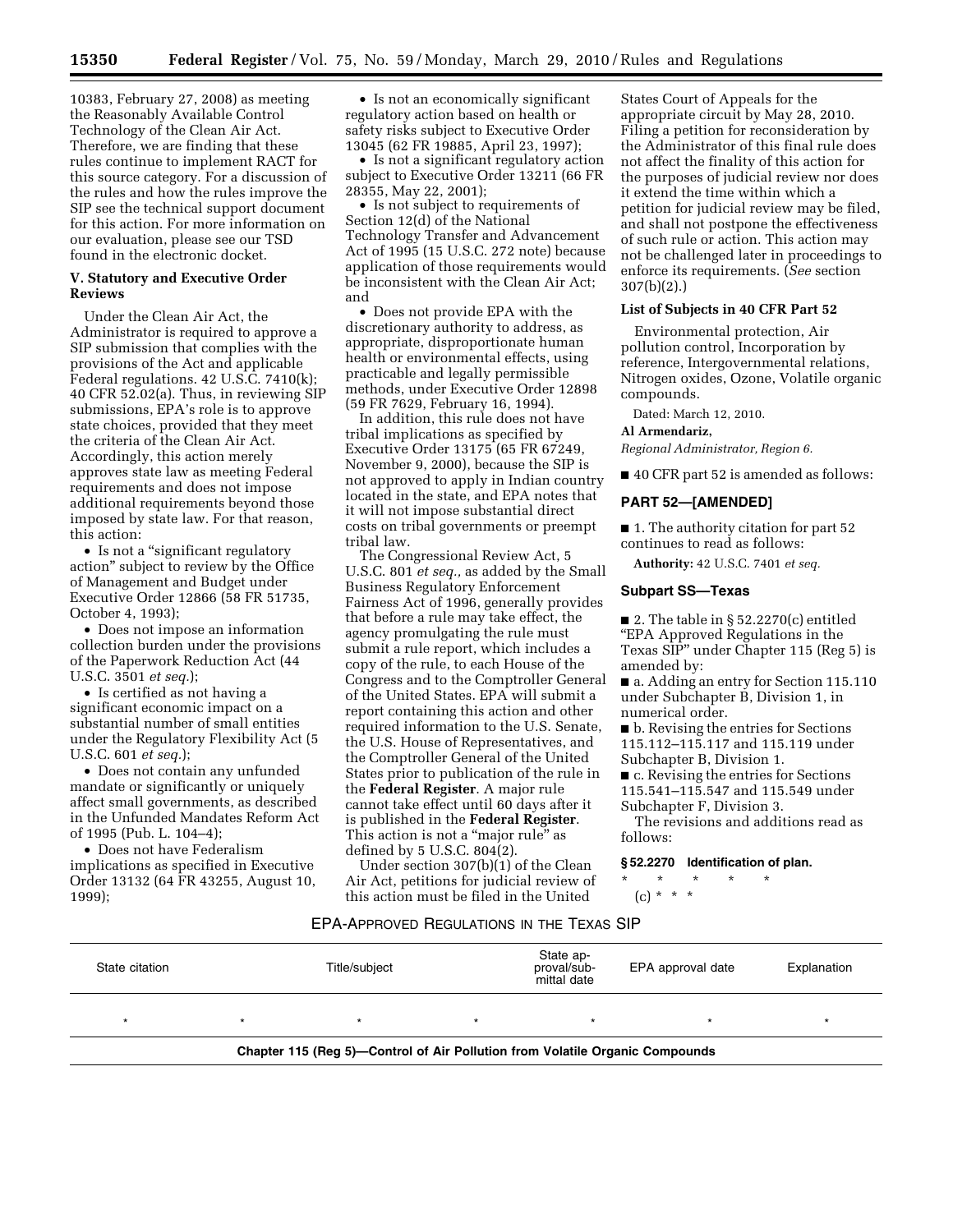# EPA-APPROVED REGULATIONS IN THE TEXAS SIP—Continued

| $\star$<br>$\star$                                     |         |                                                            |                                                                |                   |  |  |  |
|--------------------------------------------------------|---------|------------------------------------------------------------|----------------------------------------------------------------|-------------------|--|--|--|
|                                                        | $\star$ | $\star$                                                    | $\star$                                                        | $\star$           |  |  |  |
| Subchapter B-General Volatile Organic Compound Sources |         |                                                            |                                                                |                   |  |  |  |
| Division 1. Storage of Volatile Organic Compounds      |         |                                                            |                                                                |                   |  |  |  |
|                                                        |         | 5/23/2007                                                  | 3/29/2010 [Insert FR<br>page number where                      |                   |  |  |  |
|                                                        |         | 5/23/2007                                                  | 3/29/2010 [Insert FR<br>page number where<br>document begins]. |                   |  |  |  |
|                                                        |         | 5/23/2007                                                  | 3/29/2010 [Insert FR<br>page number where<br>document begins]. |                   |  |  |  |
|                                                        |         | 5/23/2007                                                  | 3/29/2010 [Insert FR<br>page number where<br>document begins]. |                   |  |  |  |
|                                                        |         | 5/23/2007                                                  | 3/29/2010 [Insert FR<br>page number where<br>document begins]. |                   |  |  |  |
|                                                        |         | 5/23/2007                                                  | 3/29/2010 [Insert FR<br>page number where<br>document begins]. |                   |  |  |  |
|                                                        |         | 5/23/2007                                                  | 3/29/2010 [Insert FR<br>page number where<br>document begins]. |                   |  |  |  |
|                                                        |         | 5/23/2007                                                  | 3/29/2010 [Insert FR<br>page number where<br>document begins]. |                   |  |  |  |
|                                                        |         | Section 115.116  Monitoring and Recordkeeping Requirements |                                                                | document begins]. |  |  |  |

\* \* \* \* \* \* \* \* \* \* \* \* \* \* \* **Subchapter F—Miscellaneous Industrial Sources** 

|                                                            | 5/23/2007 | 3/29/2010 [Insert FR                                           |
|------------------------------------------------------------|-----------|----------------------------------------------------------------|
|                                                            |           | page number where<br>document begins].                         |
|                                                            | 5/23/2007 | 3/29/2010 [Insert FR<br>page number where<br>document begins]. |
|                                                            | 5/23/2007 | 3/29/2010 [Insert FR<br>page number where<br>document begins]. |
|                                                            | 5/23/2007 | 3/29/2010 [Insert FR<br>page number where<br>document begins]. |
|                                                            | 5/23/2007 | 3/29/2010 [Insert FR<br>page number where<br>document begins]. |
| Section 115.546  Monitoring and Recordkeeping Requirements | 5/23/2007 | 3/29/2010 [Insert FR<br>page number where<br>document begins]. |
|                                                            | 5/23/2007 | 3/29/2010 [Insert FR<br>page number where<br>document begins]. |
| Section 115.549  Counties and Compliance Schedules         | 5/23/2007 | 3/29/2010 [Insert FR<br>page number where<br>document begins]. |

\* \* \* \* \* \* \* \* \* \* \* \* \*